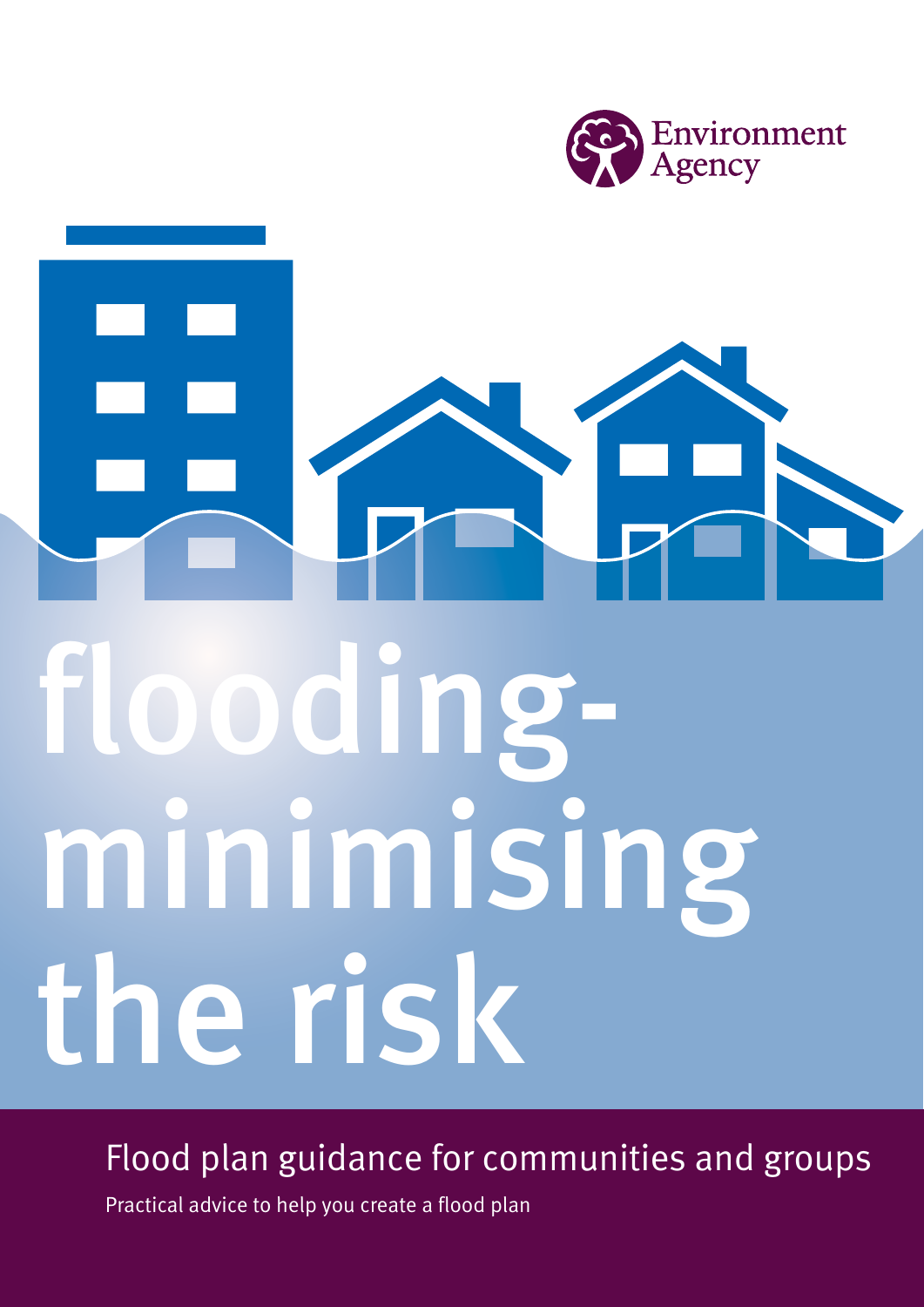We are the Environment Agency. It's our job to look after your environment and make it a better place – for you, and for future generations.

Your environment is the air you breathe, the water you drink and the ground you walk on. Working with business, Government and society as a whole, we are making your environment cleaner and healthier.

The Environment Agency. Out there, making your environment a better place.

Published by:

Environment Agency Horizon House, Deanery Road, Bristol BS1 5AH Tel: 0870 8506506 Email: enquiries@environment-agency.gov.uk www.environment-agency.gov.uk

© Environment Agency

All rights reserved. This document may be reproduced with prior permission of the Environment Agency. October 2012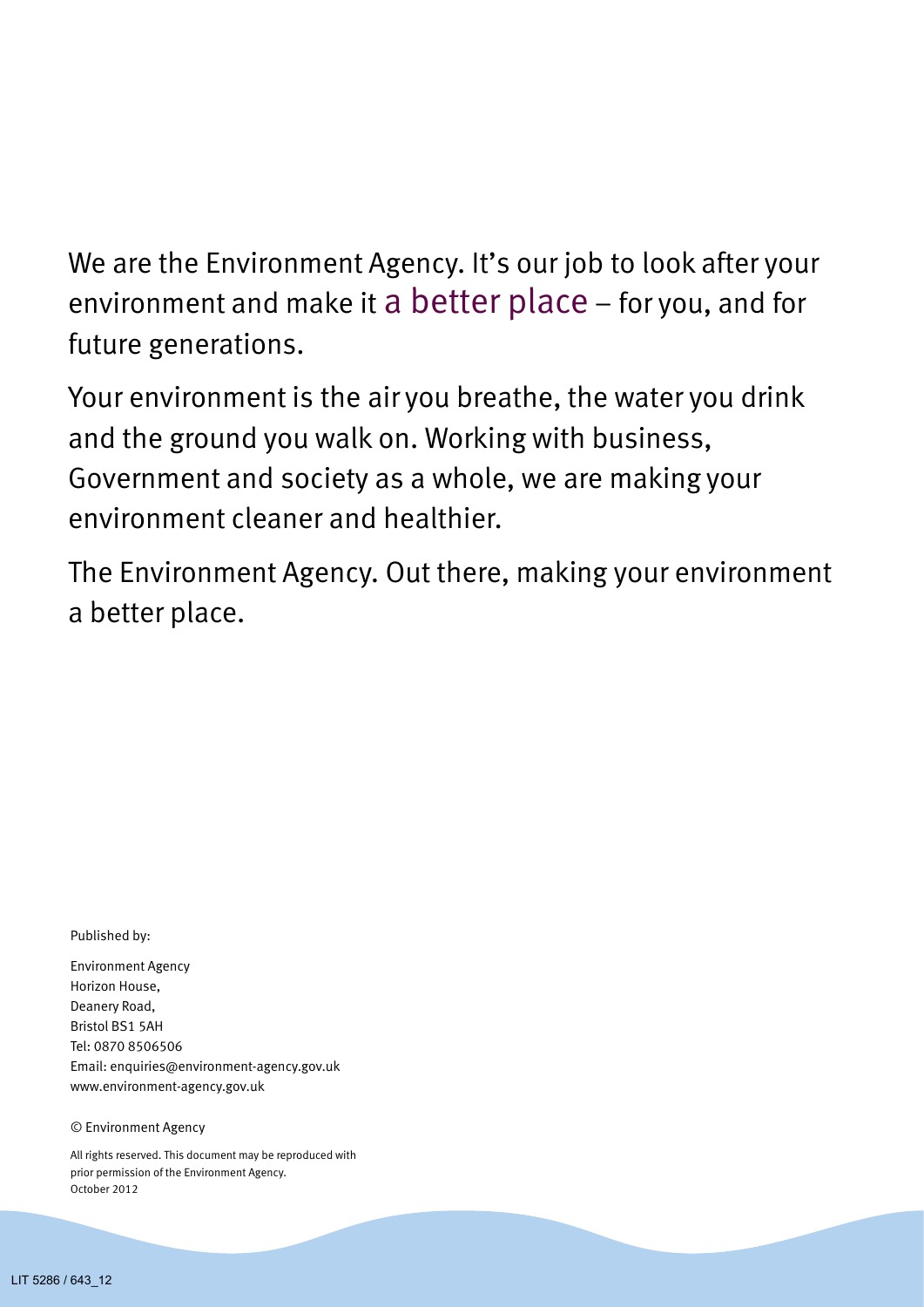# Why you should read this guidance

Understanding the risk of flooding and preparing for it now will help save lives and minimise the damage and distress flooding can cause.

Working together as a community or group will help you respond quickly and efficiently in a flood.

#### **Who is this guidance for?**

This guidance is for anyone involved in supporting communities or groups to improve their ability to plan for a flood.

This could be:

- people active in the local community;
- leaders of community groups;
- schools, hospitals or residential care homes;
- local responders;
- people working in the voluntary sector.

As well as any other interested members of the community.

This guidance outlines things to consider and steps that you can take to inspire and involve residents, local communities and groups to work together to improve how you prepare for the risk of flooding.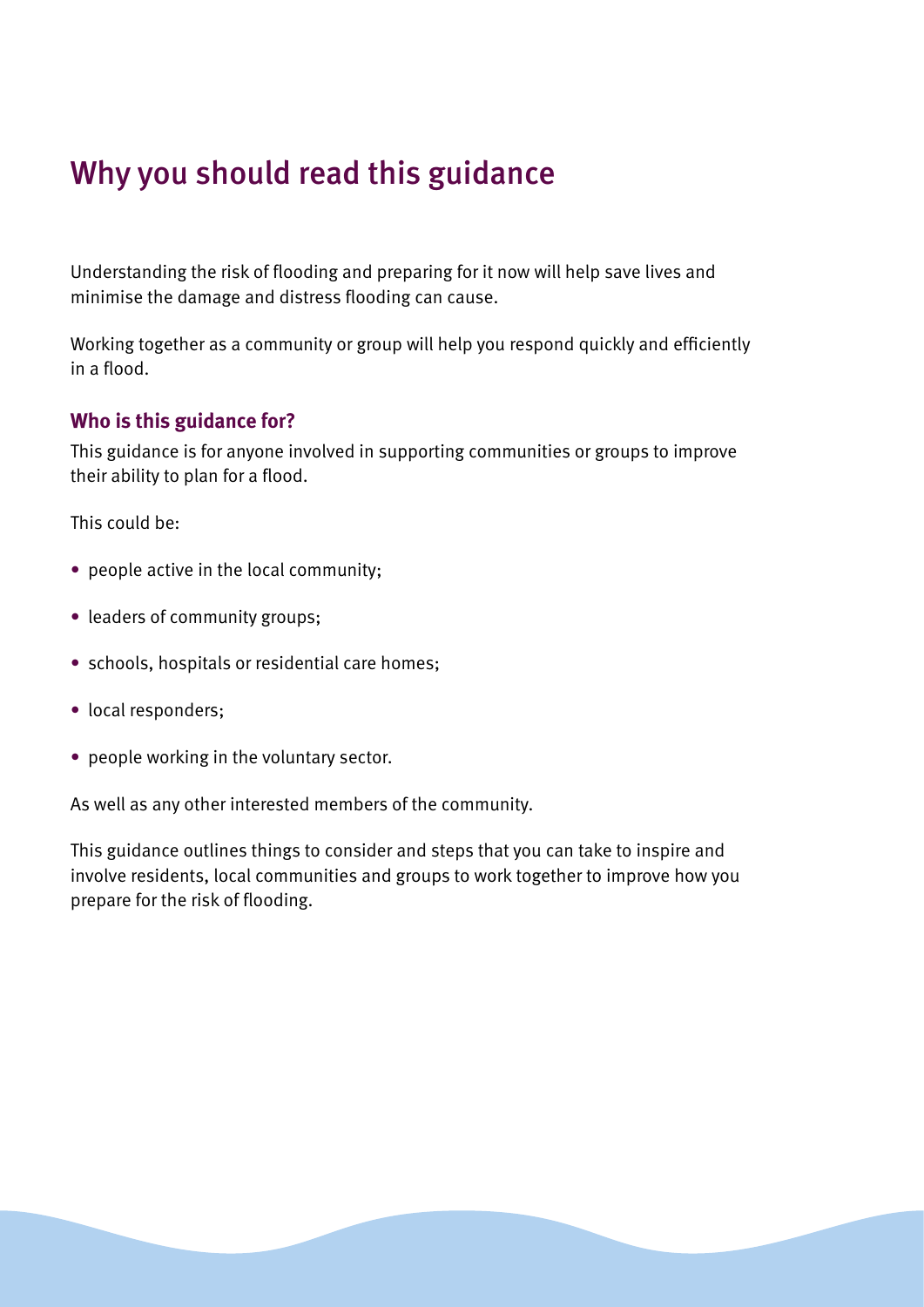# **Contents**

| <b>Section</b>          |                                                          | Page           |
|-------------------------|----------------------------------------------------------|----------------|
| 1                       | The importance of planning                               | 1              |
|                         | The benefits of flood plans                              | $\mathbf{1}$   |
| $\overline{\mathbf{2}}$ | Information to help you get started                      | $\overline{2}$ |
|                         | <b>First steps</b>                                       | $\overline{2}$ |
| 3                       | Developing your flood plan                               | 3              |
| 4                       | Your guide to completing the template                    | 4              |
| 5                       | How will you know when to activate your plan?            | 8              |
| 6                       | <b>Appendices</b>                                        |                |
|                         | Appendix 1 - Flood warning codes                         | 10             |
|                         | Appendix 2 – Understanding different sources of flooding | 11             |
|                         | Appendix 3 - Who does what during a flood?               | 12             |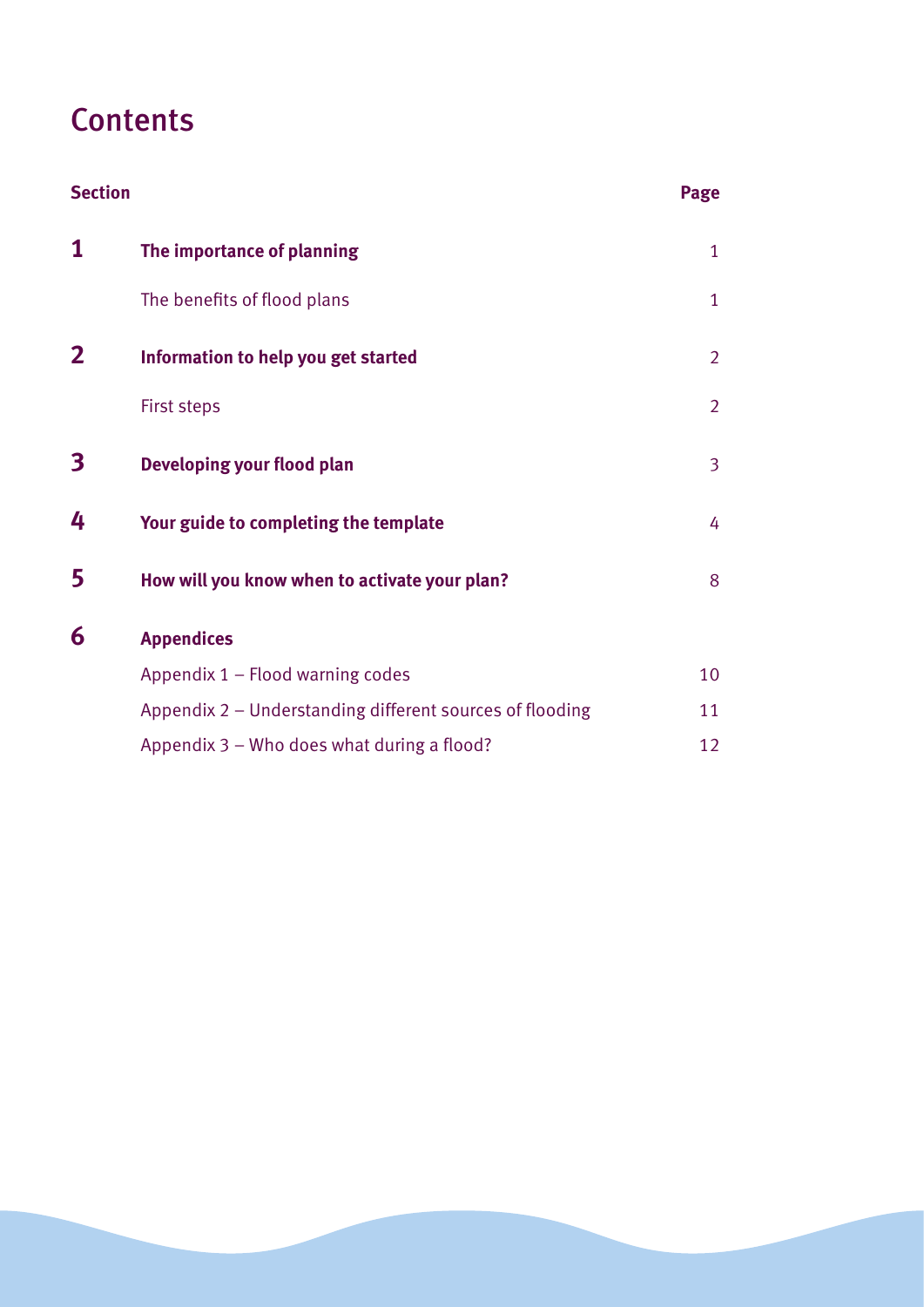# The importance of planning

Having a flood plan forms an important part of your community emergency plans. There are other situations for which you might require an emergency plan, such as pandemic flu, extreme hot and cold weather, and transport problems. Recovery from any emergency can be a complex and long-running process.

By planning in advance, you will not only be better prepared to respond in an emergency, but you will be better equipped to recover in the long-term.

#### **The benefits of flood plans**

Working together as a community or group to complete a plan will help you respond quickly when flooding happens. It can help you decide what practical actions to take before and during a flood, helping reduce the damage flooding can cause. Don't wait until it happens, you may not have time.

Being prepared in an emergency can help to reduce stress, panic and avoid loss of life.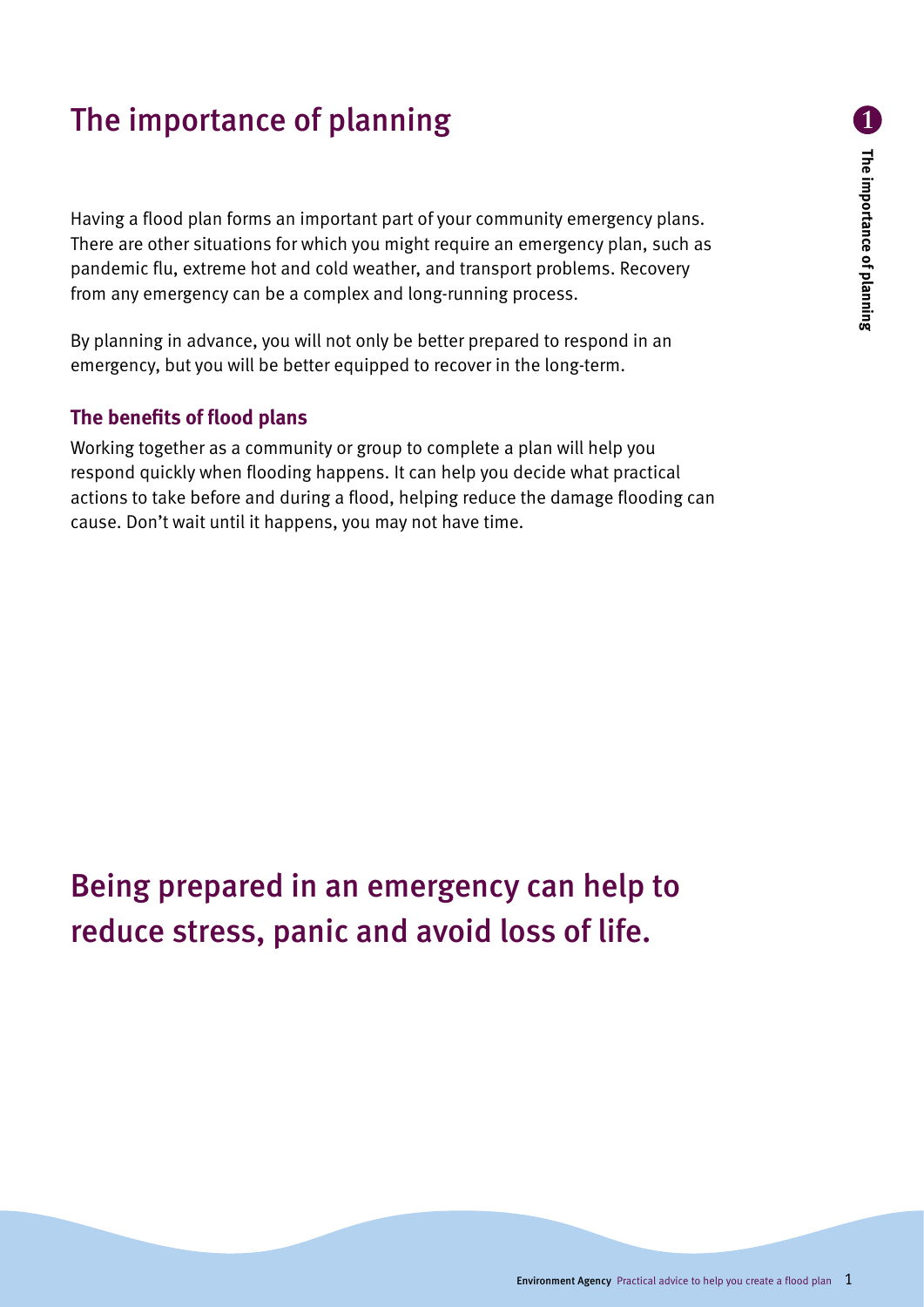# **Information to help you get started 2** Information to help you get started

# Information to help you get started

#### **First steps**

The Civil Contingencies Secretariat (CCS) within the Cabinet Office works in partnership to enhance the UK's ability to prepare for, respond to, and recover from, emergencies.

It provides lots of information on community resilience, as well as tools and products that may help you develop your community emergency plan, including a useful guide, *Preparing for Emergencies – Guide for Communities*. It will help you think about how you can help your community be prepared for an emergency, including flooding.

Visit the CCS website for guidance and information on developing a community [emergency plan – including a template –](www.cabinetoffice.gov.uk/content/community-resilience) www.cabinetoffice.gov.uk/content/ community-resilience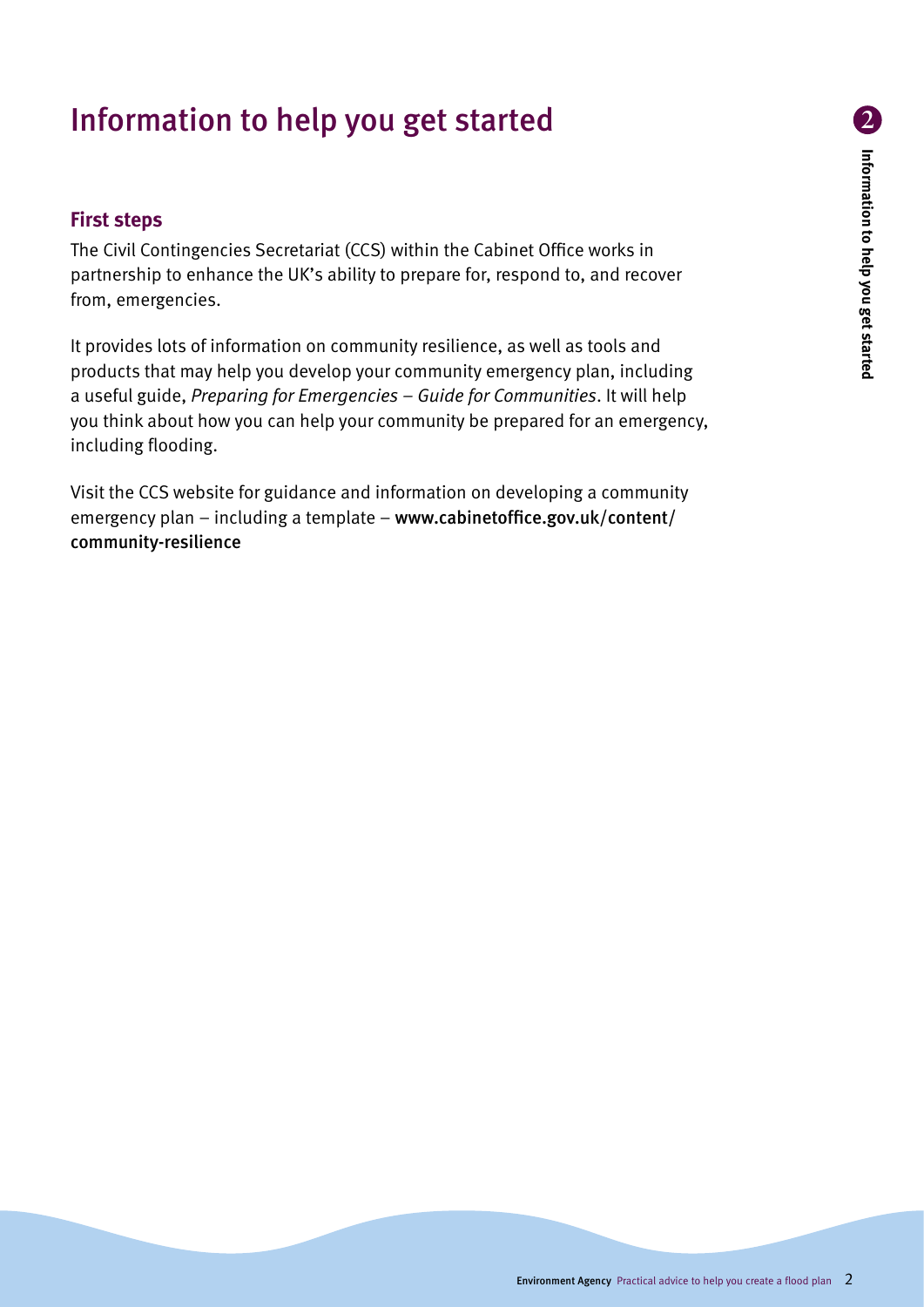# Developing your flood plan **3**

To help you develop a plan, we have provided a template that you can use and amend. You can dowload the template from our website www.environment-agency.gov.uk/homeandleisure/floods/38329.aspx.

You should describe how information will be supplied, received and recorded during a flood. Include:

- details of local flood co-ordination centre;
- means of reporting incidents;
- location of emergency evacuation rest centres;
- **•** methods of passing on information, for example, notice boards;
- details about the areas at risk.

You can use and modify this template to suit your needs. Try to keep your plan simple – there's no need for it to be long and complicated.

And remember that building relationships and ways of communicating can be as important as the plan itself. emergency evaluation rest centres; methods of passing of participation, for example,  $\frac{1}{2}$ 

|                                                                                             |                                                                           | Environment<br>Agency             |
|---------------------------------------------------------------------------------------------|---------------------------------------------------------------------------|-----------------------------------|
|                                                                                             | community                                                                 |                                   |
| flood plan                                                                                  |                                                                           |                                   |
| Parishes and communities working together                                                   |                                                                           |                                   |
| Community<br>or group                                                                       | <b>Address</b>                                                            |                                   |
| Floodline quickdial number                                                                  | Which Environment Agency flood warnings<br>are you registered to receive? |                                   |
| Local flood warning trigger<br>i.e. when water reaches bottom<br>of the bridge, sound siren |                                                                           |                                   |
| Date                                                                                        |                                                                           | Be prepared for flooding. Act now |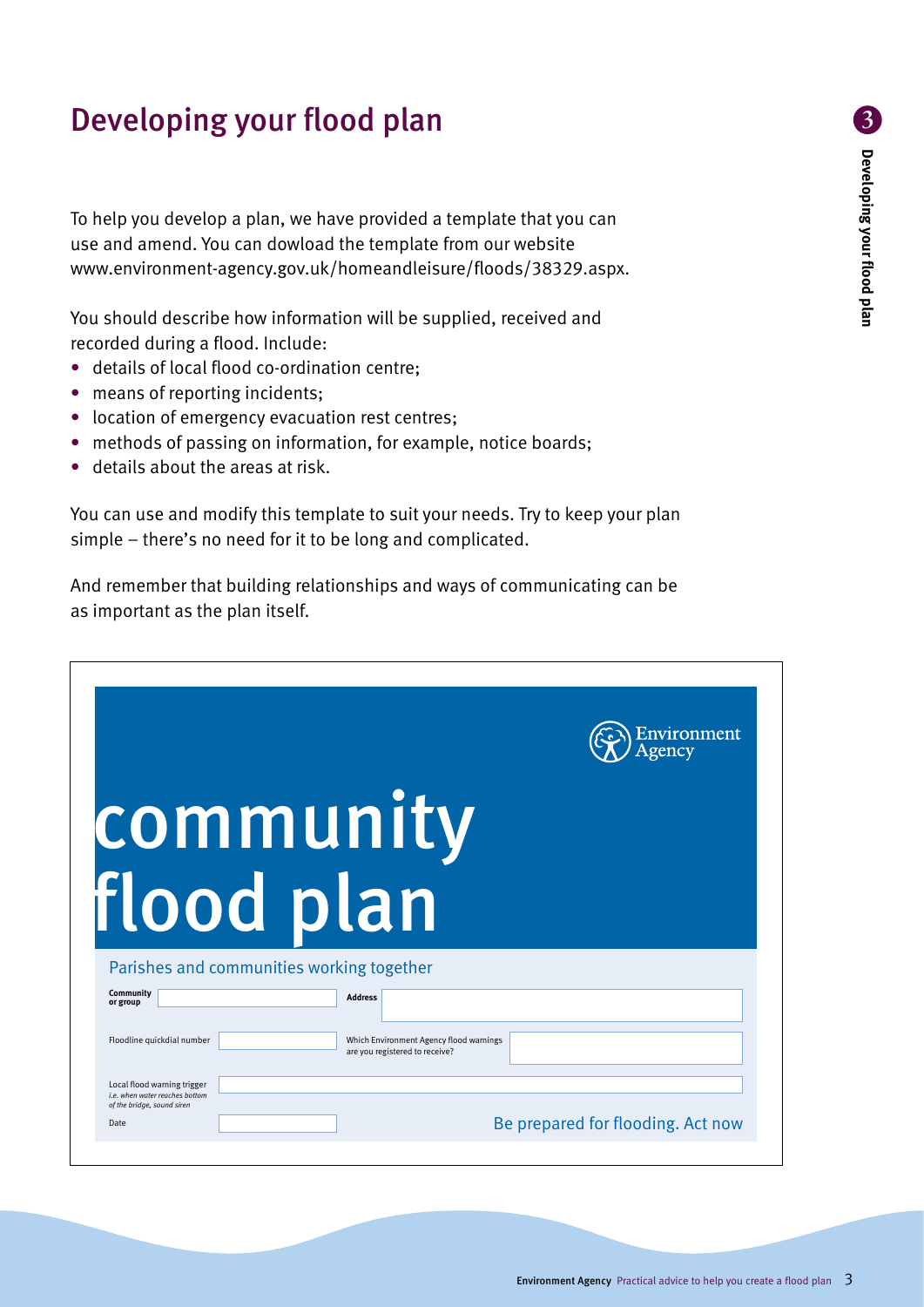# Your guide to completing the template

#### **Step 1** (Section 1 A of the template)

From the information you have available make a list of the areas that flood and the level of warning each area would receive.

Information on flood warnings and codes can be found in Appendix 1. From the information you have available make a list of areas liable to flood and the level of warning which information on fl

|                    | $\boldsymbol{A}$<br>1 Locations at risk of flooding | <b>Flood warnings</b>                                                                                                          |                                                                                                                     |
|--------------------|-----------------------------------------------------|--------------------------------------------------------------------------------------------------------------------------------|---------------------------------------------------------------------------------------------------------------------|
|                    |                                                     | From the information you have available make a list of areas liable to flood and the level of warning which would affect them. |                                                                                                                     |
| <b>Area number</b> | <b>Location at risk</b>                             | <b>Trigger level</b>                                                                                                           | <b>Actions</b>                                                                                                      |
| Area 1             | <b>Brook Terrace</b>                                | Flood Alert                                                                                                                    | Call the Environment Agency's Floodline<br>(0845 988 1188) for more information<br>using the quickdial number XXXXX |
|                    |                                                     |                                                                                                                                |                                                                                                                     |

#### **Step 2** (Section 1 B of the template)

**Step 3** (Section 2 A of the template )

Floods can happen anywhere at any time. They're caused by rising ground water levels, burst water drains, rainwater running off hillsides as well as flooding from rivers and the sea. Even if you common sources of flooding are explained in Appendix 2. live miles away from the coast or a river, there's still a chance flooding could affect you. The most

direction of flooding (flow route). Often, the source of flooding is not immediately obvious; check local drainage and small watercourses. Find out about previous flooding in your area. Sources of information include the Environment Agency, your council and local library archives. Local Investigate the range and extent of flooding in your area. You should consider the timing and knowledge, particularly from long-standing residents, is invaluable.

**Step 3** (Section 2 A of the template ) Add the details of areas at risk from flooding and the direction of flooding into your plan. Include maps and if possible details of existing flood schemes.

|             | 1 Actions to be taken before a flood                                                                                                    | B                         | Locations at risk of flooding / Source of flooding  |
|-------------|-----------------------------------------------------------------------------------------------------------------------------------------|---------------------------|-----------------------------------------------------|
|             | Insert details of areas at risk from flooding and the direction of flooding. Include maps and if possible details of existing defences. |                           |                                                     |
| Area number | <b>Location at risk</b>                                                                                                                 | <b>Source of flooding</b> | <b>Direction of flooding</b>                        |
| Area 1      | <b>Brook Terrace</b>                                                                                                                    | River                     | Water flows down footpath Via High Street<br>(B313) |
|             |                                                                                                                                         |                           |                                                     |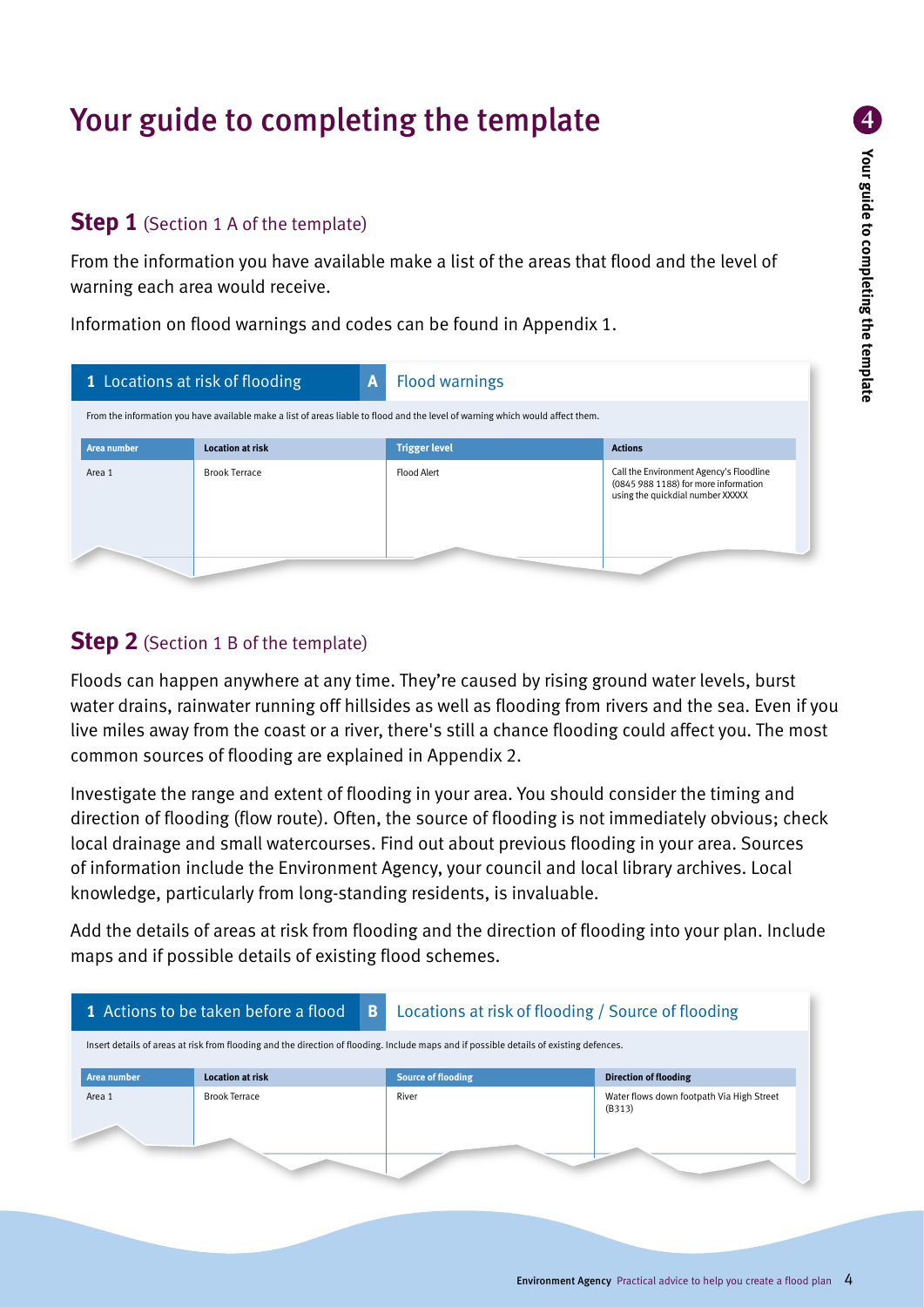# **Step 3** (Section 2 A of the template)

#### **Prepare in advance a flood before a flood**  $B$  **Locations at risk of flood**  $B$  **Locations at**  $\theta$  **is flood in flooding**  $B$  **Locations at**  $\theta$  **is flooding**  $B$  **and**  $B$  **is flooding**  $B$  **is flooding**  $B$  **and**  $B$  **is flooding**  $B$  **is**

With careful planning, you can take action to help reduce the impact of flooding. For example placing floodboards across openings, blocking airbricks, creating sandbag walls or temporary defence systems. It is impossible to completely flood-proof a property but there are lots of things you can do to reduce flood damage. **Area number Location at risk Direction of flooding Source of flooding**

You can find more information on preparing your property for flooding on our website www.environment-agency.gov.uk/flood

Some people may need help or support to prepare for flooding. As part of your flood planning, bone people may need neip or support to prepare for nooding. As part or your nood plar<br>we recommend you think about who may need help and who you can ask for assistance before, during and after a flood.

| $\mathbf{A}$<br>2 Actions to be taken during a flood<br>Local flood actions |                         |                  |                                                                  |                                    |                      |
|-----------------------------------------------------------------------------|-------------------------|------------------|------------------------------------------------------------------|------------------------------------|----------------------|
| Identify local flood actions                                                |                         |                  |                                                                  |                                    |                      |
| Area number                                                                 | <b>Location at risk</b> | Action / trigger | <b>Local action</b>                                              | <b>Equipment required</b>          | <b>Time required</b> |
| Area 1                                                                      | <b>Brook Terrace</b>    | Flood warning    | Block the flow route where the<br>footpath joins the High Street | Sandbags and<br>polythene sheeting | 1 hour and 30 min    |
| Area 2                                                                      |                         |                  |                                                                  |                                    |                      |
|                                                                             |                         |                  |                                                                  |                                    |                      |

#### **Step 4** (Section 2 B of the template)

Compile a list of local volunteers/flood wardens who can be contacted in an incident. The CCS emergency plan toolkit has information on how you can assess skills and resources for these volunteer roles.

In a flood, volunteers may need to help people move furniture and other possessions so they should be reasonably active or fit. Consider using other volunteers as communicators, administrators or to help people who may need extra support during an incident. These volunteers could be registered on our Floodline Warnings Direct (FWD) service so they receive flood warnings.

**Flood water is dangerous. Remember that you should not put yourself or others at risk. The emergency services are responsible for ensuring public safety and co-ordinating the incident response.**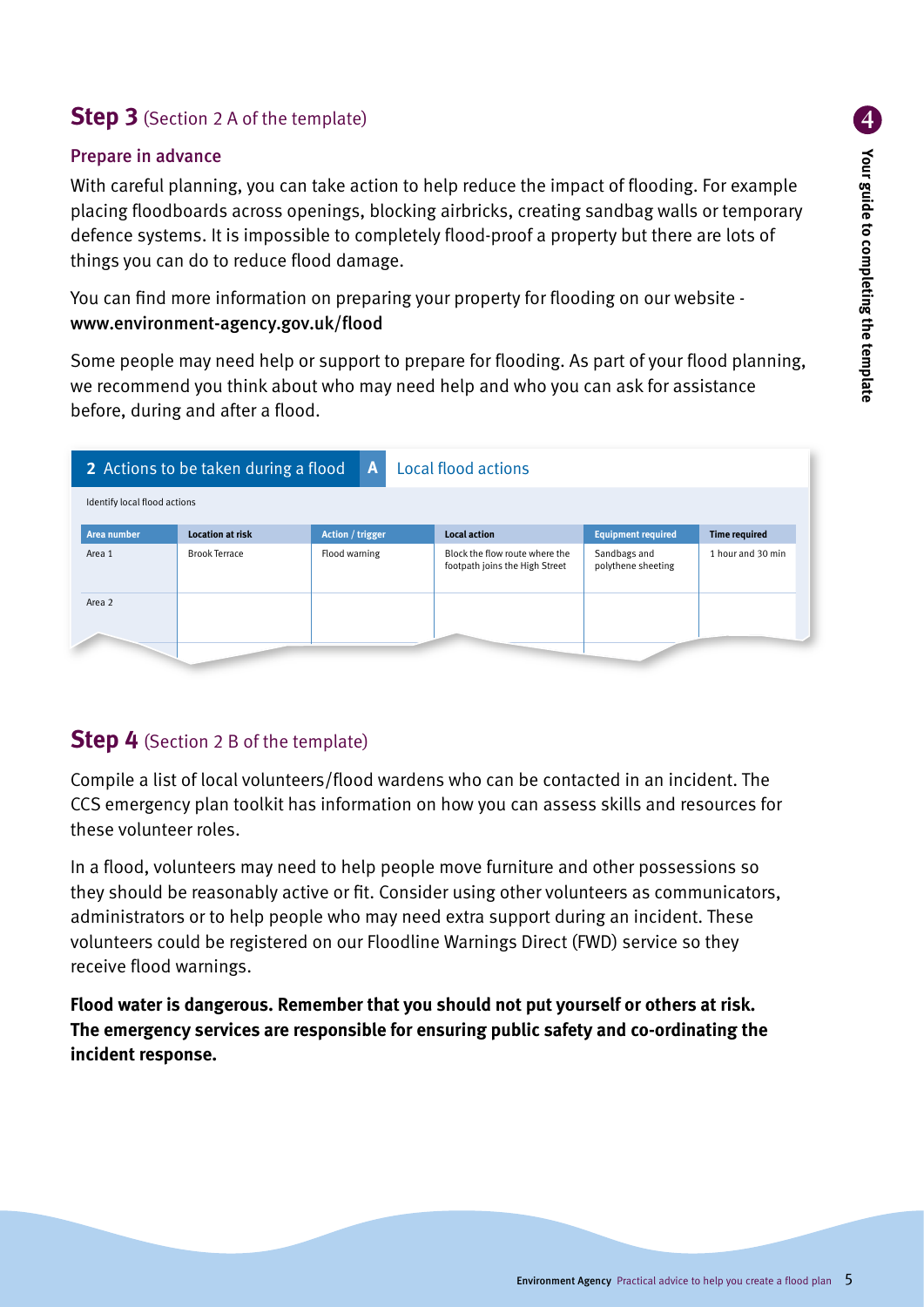#### **Step 5** (Section 2 C of the template) **Contacted wardens that could be contacted in an incident**. They may require Flood plans

Make a list of important telephone numbers so all the information you need during an incident is readily available. lift heavy sandbags so should be reasonably active or fit. Consider using other volunteers as communicators, These volume  $\alpha$  registers contained on the Environment Agency's Figure ,  $\alpha$  they are the  $\alpha$ 

Names and contact phone numbers need to be listed and made available to all potential emergency team members within your community. Once the list is prepared, it's also important that someone is given the task of updating any changes to the team. Members of your group will probably be first on the list and be allocated tasks, for example, phoning external agencies and probably be mot on the fist and be allocated tasks, for example, prishing external agencies and local contacts, or alerting vulnerable residents. It is vital that the flood plan outline is discussed with the relevant individuals and organisations including your council, local Environment Agency office, landowners and water companies. if hames and contact phone numbers heed to be listed and made available to all potential **Voluments, or attring value able to:** 

|                                                                                                                        | 2 Actions to be taken during a flood | $\mathsf{C}$ | Important telephone numbers     |     |
|------------------------------------------------------------------------------------------------------------------------|--------------------------------------|--------------|---------------------------------|-----|
| Make a list of important telephone numbers so all the information you require during an incident is readily available. |                                      |              |                                 |     |
| <b>Organisation</b>                                                                                                    | <b>Telephone (office hours)</b>      |              | <b>Telephone (out of hours)</b> | Fax |
| Floodline                                                                                                              | 0845 988 1188                        |              | 0845 988 1188                   |     |
| <b>Environment Agency</b>                                                                                              |                                      |              |                                 |     |
|                                                                                                                        |                                      |              |                                 |     |

### **Step 6** (Section 2 D of the template)

It's really important that you are aware of the actions taken by all organisations that respond to riboding. This will help you contact the correct organisation when you heed help. Details of who<br>does what during a flood is available in Appendix 3. Identify the resources available to you and your community. flooding. This will help you contact the correct organisation when you need help. Details of who

|                                                                                                            | 2 Actions to be taken during a flood                                  | D<br>Available resources                                                                                                                                                                          |                                                                                                                                                                      |                                                                                |
|------------------------------------------------------------------------------------------------------------|-----------------------------------------------------------------------|---------------------------------------------------------------------------------------------------------------------------------------------------------------------------------------------------|----------------------------------------------------------------------------------------------------------------------------------------------------------------------|--------------------------------------------------------------------------------|
| Identify available resources.                                                                              |                                                                       |                                                                                                                                                                                                   |                                                                                                                                                                      |                                                                                |
| <b>Organisation</b>                                                                                        | <b>Resource</b>                                                       | <b>Number</b>                                                                                                                                                                                     | <b>Location</b>                                                                                                                                                      | <b>Notes</b>                                                                   |
| Local Health<br>Centre/Doctors Surgery<br><b>Contact Details:</b><br>Dr Knott tel no:<br>Mrs Clark tel no: | Evacuation centre                                                     | The health centre can hold up<br>to 100 people. Anyone<br>evacuated should take with<br>them: warm clothing, a torch,<br>food, drink, medication,<br>children's toys and pets<br>requirements etc | The health centre is situated on<br>the outside of the flood risk<br>area and access to the surgery<br>can be made without driving or<br>walking through floodwater. | Dr Knott and Mrs Clark are both<br>key holders to the health centre            |
| Local storage facility?<br>District Council<br>Contact details:                                            | Sandbags, shovels, polythene<br>sheeting, floodboards, torches<br>etc |                                                                                                                                                                                                   | Local shopkeepers store                                                                                                                                              | Shopkeeper has provided a key<br>for access to equipment in<br>his/her absence |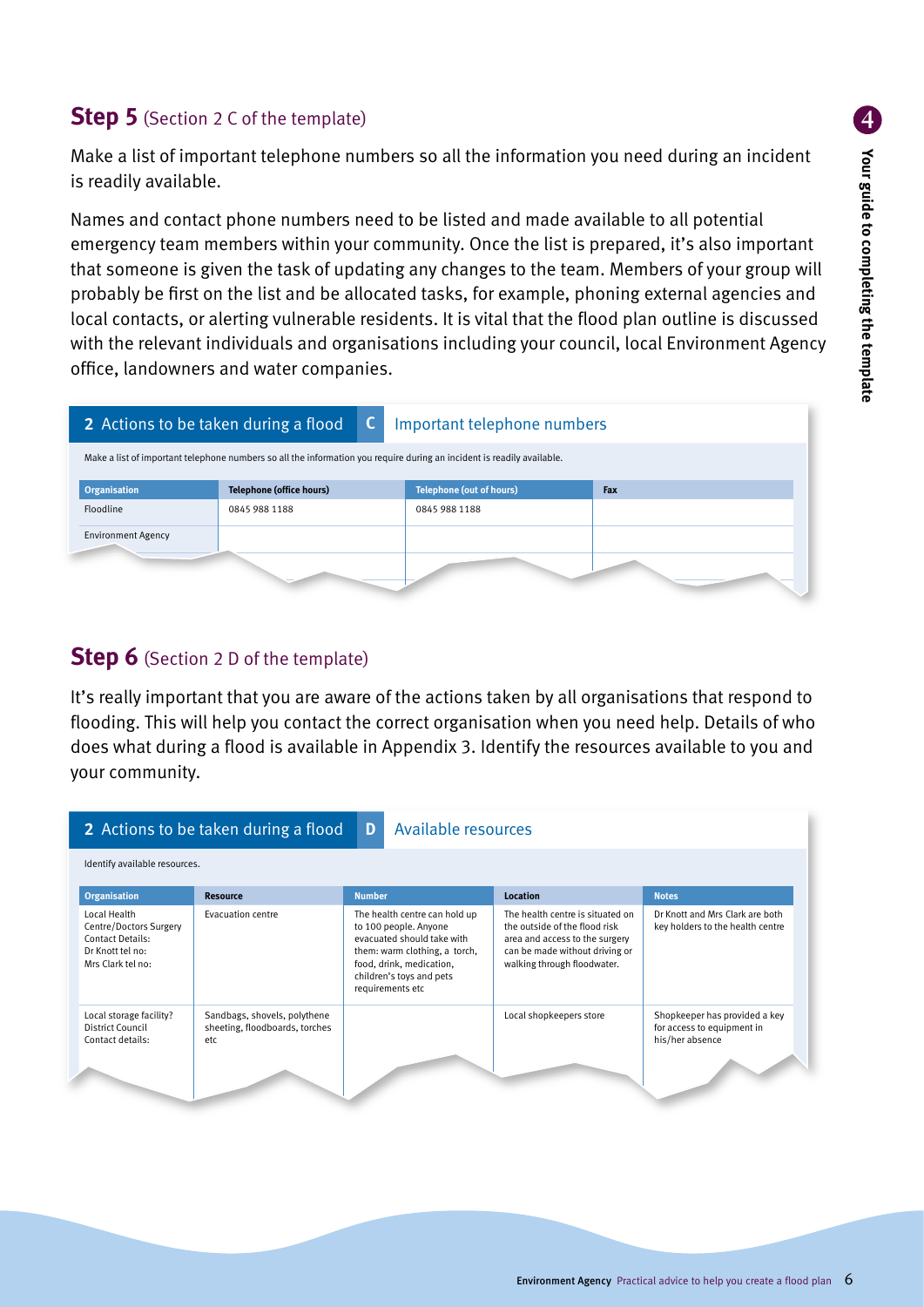#### **Step 7** (Section 2 E of the template)

Details of specific arrangements between the various authorities can be included within this section of the template.

#### **Step 8** (Section 2 F of the template)

Certain groups, the elderly or infirm for example, may require assistance in a flood. You should establish who these people are and what their needs are in advance. Encourage people who may need more time during a flooding event to prepare now. In an emergency these people may, for example, need help obtaining medicine/supplies or need help to secure their property.

Some locations may be more vulnerable than others. Identify properties which may flood first. Any schools, residential care homes or campsites in your area may require assistance or an early warning. We recommend that people in charge of such properties should also develop their own flood plan.

List vulnerable people, properties and locations where early assistance may be required. The CCS toolkit gives more information on how to gather information and how to find out about your vulnerable community members. This can be found at www.cabinetoffice.gov.uk/content/community-resilience

#### **Step 9** (Section 3 A of the template)

Make a list of reputable contractors who may be required after a flood.

After a flood, be careful of bogus trade people calling door-to-door. Always check references and do not pay in advance.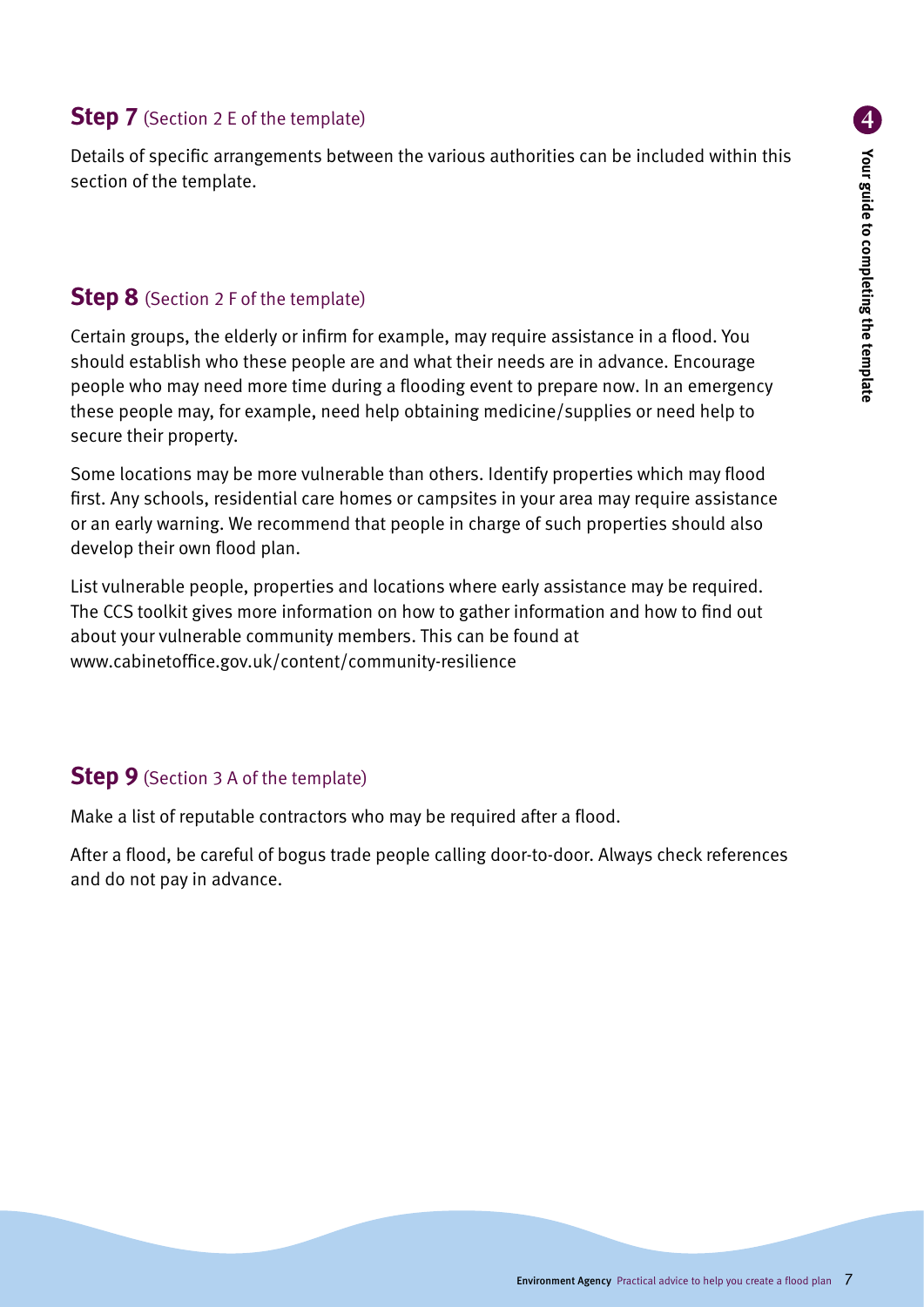# How will you know when to activate your plan?

The Environment Agency offers a free flood warning service in many areas at risk of flooding from rivers and the sea. FWD gives you an advance warning for your area by telephone, mobile, fax, text message or email. All you need to register is a telephone number that we can use to send you flood warnings at any time of the day or night.

Flood warnings are not available in every area. Find out if you can receive flood warnings for your area by calling Floodline, our 24-hour telephone information service, on 0845 988 1188 or going online at www.environment-agency.gov.uk/flood.

You can also get up to date information about potential flooding or flood warnings for your area by:

- calling Floodline and asking for a quick-dial number that will give you direct access to recorded flood warnings for your local area;
- visiting our website (www.environment-agency.gov.uk/flood) for flood risk forecasts, live flood warnings and alerts;
- listening to local radio and TV for weather information.

#### **If flood warnings are not available for your area**

If there is no flood warning service available for your area, then you need to have your own system in place for activating your plan. The following points should help to establish when to activate your plan:

- use local information and observations. You are the local experts and will know, for instance, whether the river responds rapidly or not to heavy rainfall;
- the plan should be activated when river levels are approaching bank full. If the river responds rapidly, you may need to set a lower level as your trigger point;
- consider putting a depth marker by the river to help gauge levels. A marker will help confirm whether the river is rising or falling. Alternatively use an existing structure such as a bridge or other local reference on the river that shows you when the river is getting to dangerous levels;
- decide what level the water needs to reach in order for you to activate your plan and write this in your flood plan.

We can advise you on monitoring techniques and flood warning methods. If you need help with flood warning arrangements ring your local Environment Agency office.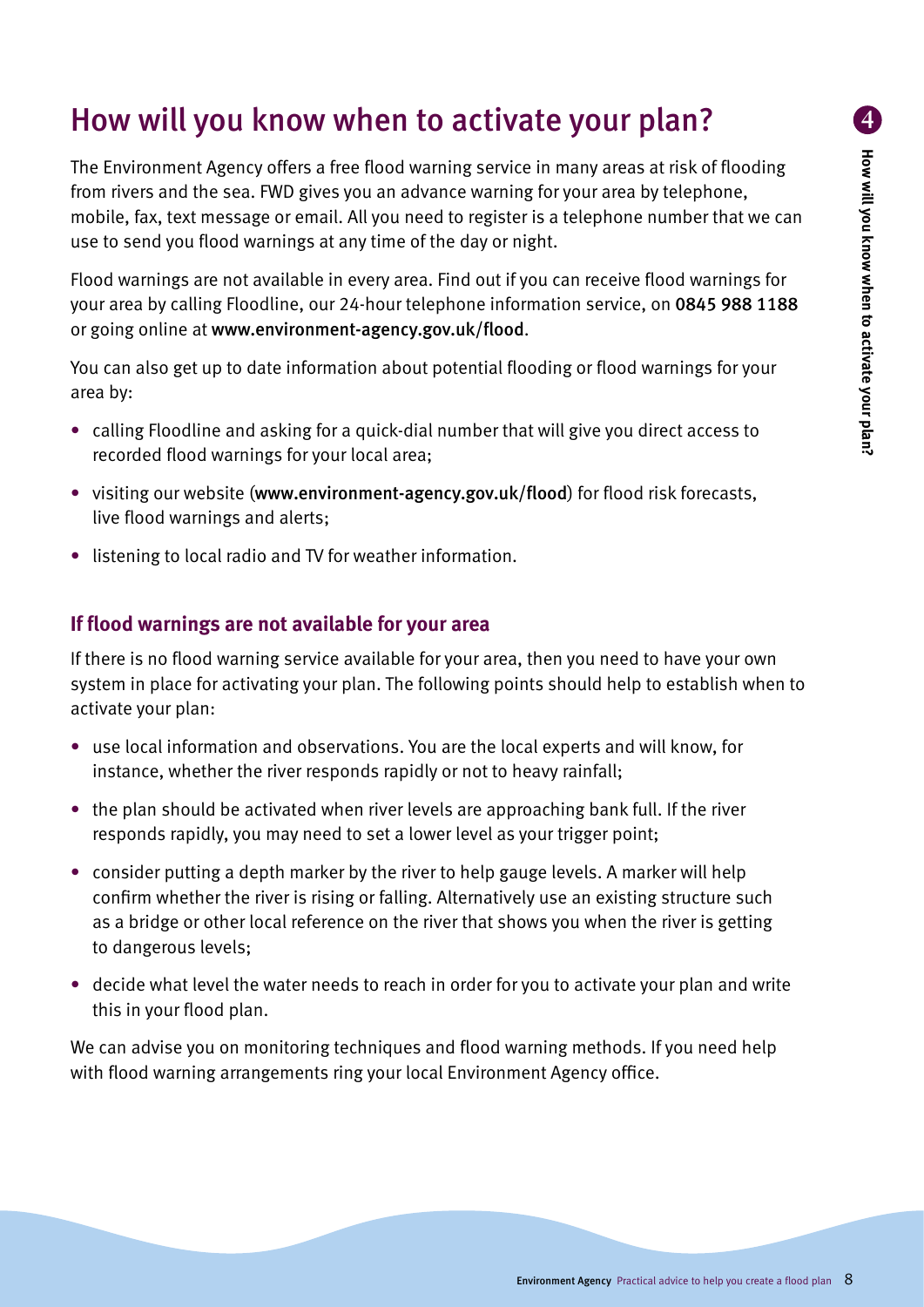#### **Raise awareness and promote your plan**

You have worked hard to help prepare the community, so you should let them know the flood plan exists. Consider promoting the plan at local meetings, through parish newsletters, leaflets, drop-ins in affected areas, through the local press or at flood exhibitions.

We may be able to help you raise awareness and promote your plan. Call 03708 506 506\* (Mon-Fri, 8am - 6pm) and ask to be put through to your local Flood Resilience team.

Remind local residents that they have a responsibility to prepare and protect their lives and property. Encourage them to check to see if they can receive a flood warning, and to develop their own personal flood plan, including preparing for possible evacuation. A template for producing [a personal flood plan can be found on our website here www.environment-agency.gov.uk/](http://www.environment-agency.gov.uk/homeandleisure/floods/38329.aspx) homeandleisure/floods/38329.aspx.

#### **Test your flood plan**

The next step is to see if your plan works. You could ask your local Environment Agency office and local authority to help you carry out a simulated flooding event. This would also help to check that communications are correctly set up and that contact numbers are up to date.

#### **Keep your plan up to date**

Your plan has been designed and developed by you and your community. It belongs to you and not the Environment Agency or your local council. You will need to ensure that the details in your plan are checked and updated regularly so that all details remain up to date with current contact numbers.

#### **Where to get further information**

#### **Web links:**

- Civil Contingencies Secretariat information and tools www.cabinetoffice.gov.uk/content/community-resilience
- National Flood Forum www.floodforum.org.uk/
- Flood Group UK a Facebook community for people and community groups affected by or at risk of flooding www.facebook.com/floodgroupuk
- Health Protection Agency www.hpa.org.uk/flooding
- Your council list of councils available here www.direct.gov.uk/localcouncils

#### **Other publications:**

- Living on the edge <https://publications.environment-agency.gov.uk/PDF/FLHO0912BWUP-E-E.pdf>
- What to do before, during and after a flood <https://publications.environment-agency.gov.uk/pdf/flho1110btfk-e-e.pdf>
- Prepare your property for flooding <http://publications.environment-agency.gov.uk/pdf/GEHO1009BRDL-e-e.pdf>

\*Calls to 03 numbers cost no more than a national rate call to an 01 or 02 number and must count towards any inclusive minutes in the same way as 01 and 02 calls. These rules apply to calls from any type of line including mobile, BT, other fixed line or payphone.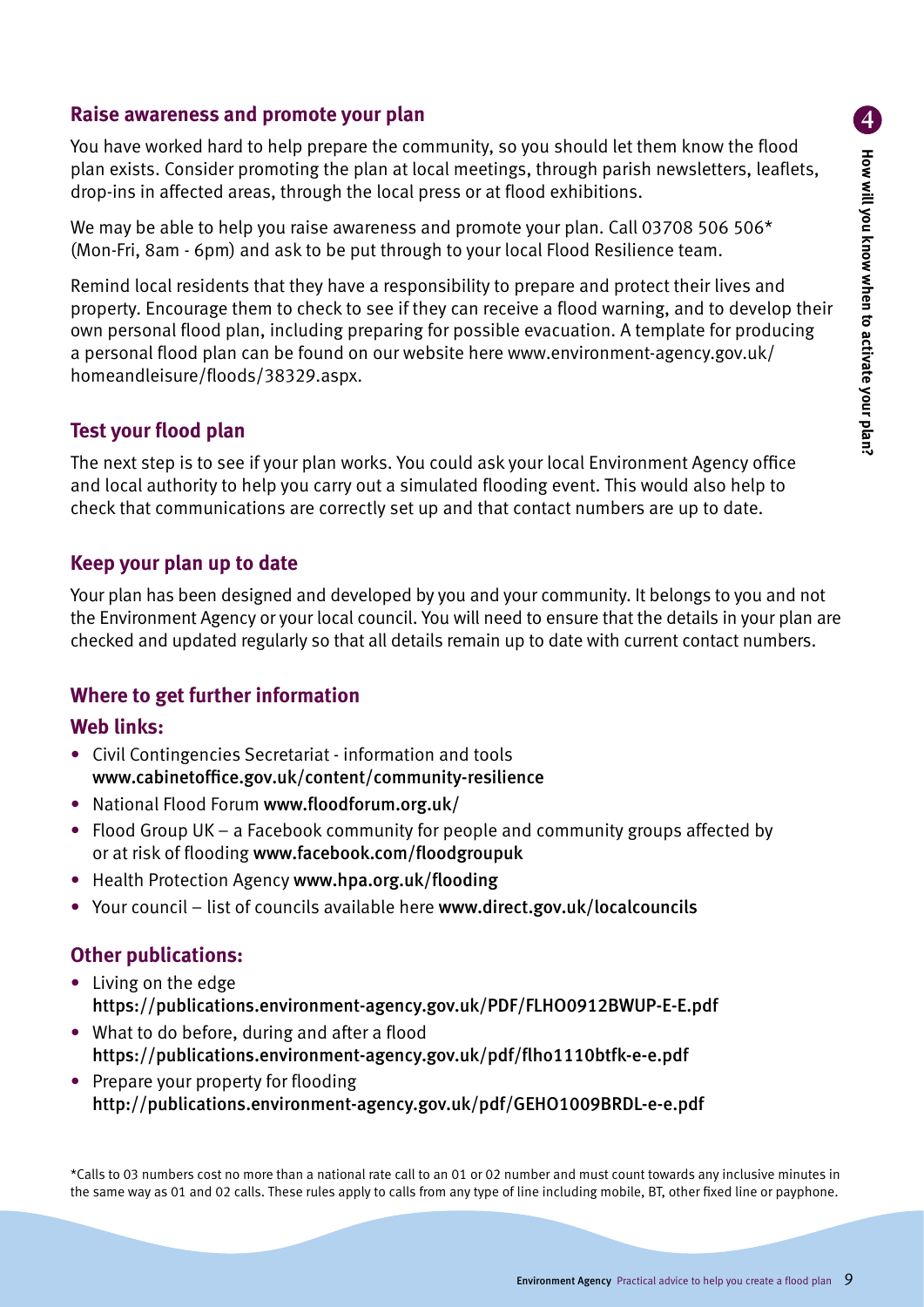#### Online flood RISK FORECAST

#### **Meaning**

Be aware.

Keep an eye on the weather situation.

#### **General advice**

- Check weather conditions.
- Check for updated flood forecasts on the Environment Agency website.



#### **Meaning**

Flooding is possible

Be prepared.

#### **General advice**

- Be prepared to act on your flood plan.
- Prepare a flood kit of essential items.
- Monitor local water levels and the flood forecast on our website.

| <b>FLOOD WARNING</b> |
|----------------------|

#### **Meaning** Flooding is expected. Immediate action required.

#### **General advice**

**General advice**

- Move family, pets and valuables to a safe place. • Turn off gas, electricity and water
- supplies if safe to do so.
- Put flood protection equipment in place.



#### Danger to life.

**SEVERE FLOOD WARNING** 

**Meaning** Severe flooding.

#### of escape. • Be ready should you need to evacuate.

• Stay in a safe place with a means

- Co-operate with the emergency services.
- Call 999 if you are in immediate danger.

#### **WARNING** no longer in force

#### **Meaning**

No further flooding is currently expected in your area.

#### **General advice**

- Be careful. Flood water may still be around for several days.
- If you've been flooded, ring your insurance company as soon as possible.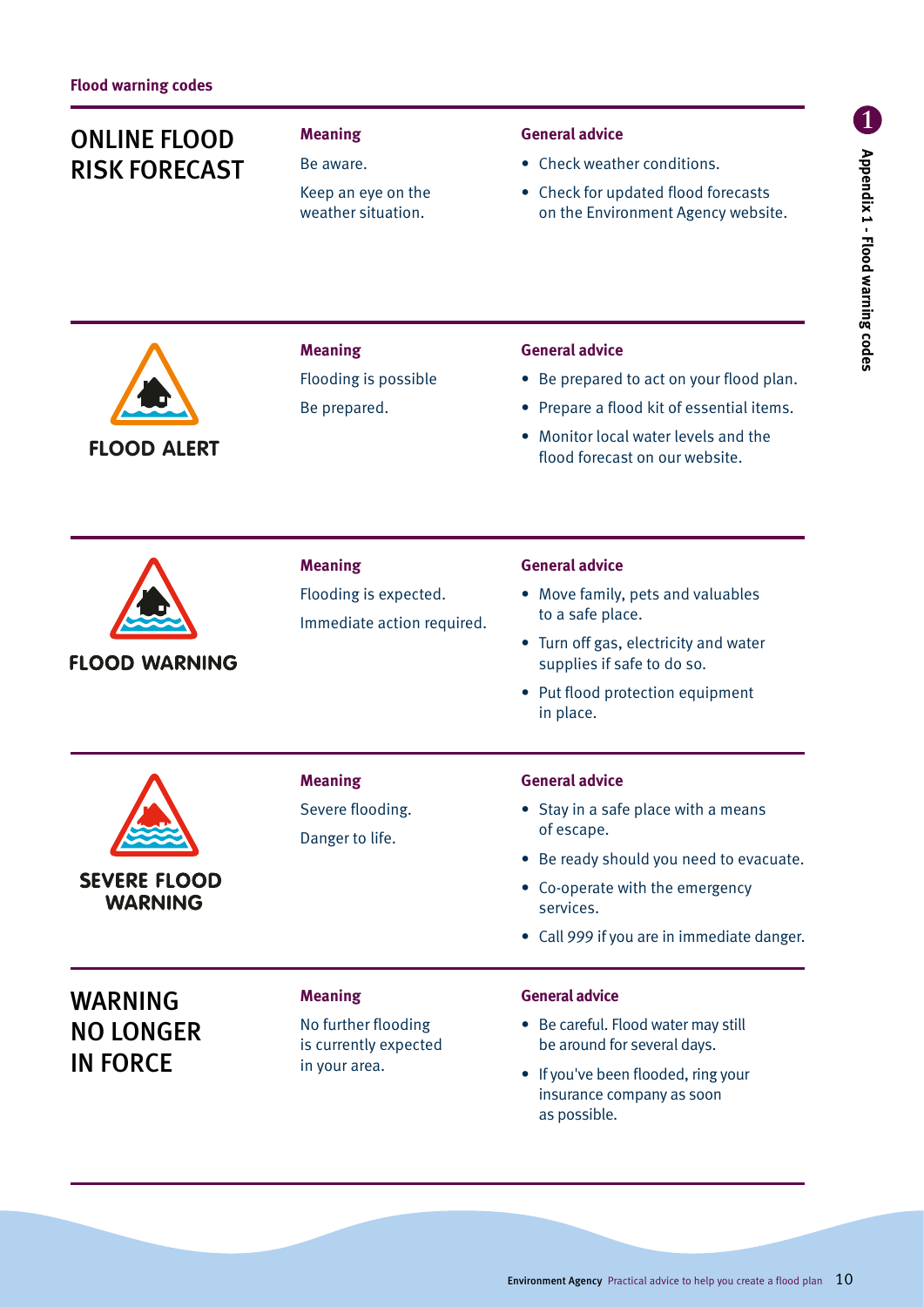## Understanding different sources of flooding **2**

Floods can happen anywhere at any time, caused by rising ground water levels, burst water drains, rainwater running off hillsides as well as flooding from rivers and the sea.

Even if you live miles away from the coast or a river, there's still a chance flooding could affect you.

The most common sources of flooding are:

- **River flooding** happens when a watercourse cannot cope with the water draining into it from the surrounding land. This can happen, for example, when heavy rain falls on an already waterlogged catchment.
- **Coastal flooding** results from a combination of high tides and stormy conditions. If low atmospheric pressure coincides with a high tide, a tidal surge may happen which can cause serious flooding.
- **Surface water flooding** happens when heavy rainfall overwhelms the drainage capacity of the local area. It is difficult to predict and pinpoint, much more so than river or coastal flooding.
- **Sewer flooding** happens when sewers are overwhelmed by heavy rainfall or when they become blocked. The likelihood of flooding depends on the capacity of the local sewerage system. Land and property can be flooded with water contaminated with raw sewage as a result. Rivers can also become polluted by sewer overflows.
- **Groundwater flooding** results from water levels in the ground rising above surface levels. It is most likely to occur in areas situated over permeable rocks, called aquifers. These can be extensive, regional aquifers, such as chalk or sandstone, or may be more local sand or river gravels in valley bottoms underlain by less permeable rocks. This is not a significant source of flooding in Wales.
- **Reservoir flooding.** Some reservoirs hold large volumes of water above ground level, contained by walls, or 'dams'. Although the safety record for reservoirs is excellent, it is still possible that a dam could fail. This would result in a large volume of water being released very quickly.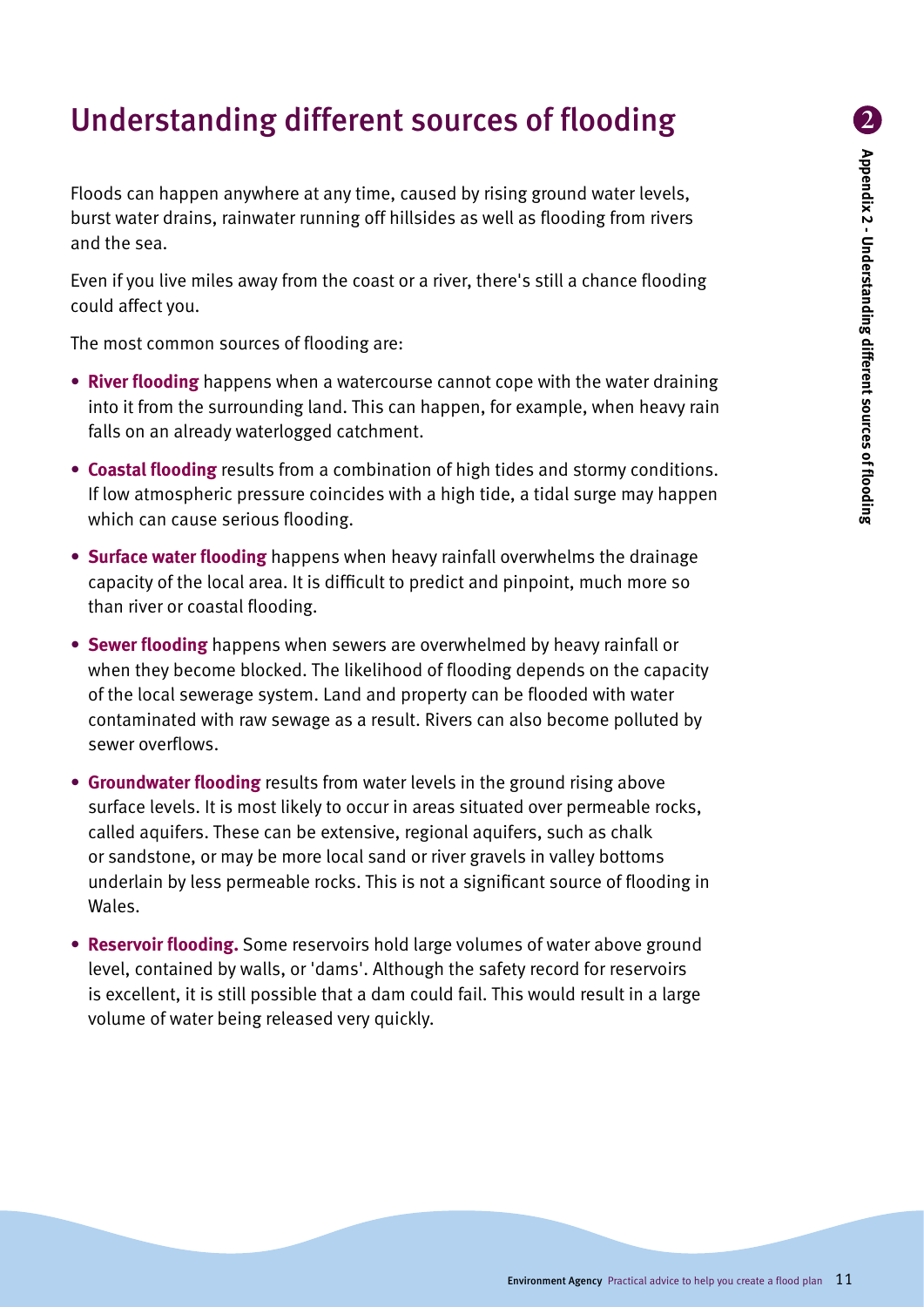# Who does what during a flood? **3**

This lists the principle actions of each organisation. It may not always be possible for all actions to be carried out during a flood event.

Responding organisations have limited resources so may not be able to provide assistance in all circumstances. In such cases the owners and occupiers need to be aware that they should make their own arrangements to protect their property from flooding. This should be clearly stated in the plan.

#### **Environment Agency**

- issues flood warnings for flooding from rivers, the sea and groundwater;
- receives and records details of flooding incidents;
- monitors the situation and advises other organisations;
- deals with emergency repairs and blockages on main rivers and own structures;
- responds to pollution incidents;
- advises on waste disposal issues.

#### **County Council and Unitary Authority**

- co-ordinates emergency arrangements;
- maintains safe conditions on the roads;
- puts flood warning signs on the highway;
- organises road closures and traffic diversions;
- clears blockages on highway drainage systems;
- may take action to protect property from flooding by water from the highway where there is a failure of the highway drainage system.

#### **Lead Local Flood Authorities (LLFA)**

- leads the co-ordination of flood risk management in their areas;
- develops local flood risk management strategies for local sources of flooding;
- manages surface water and groundwater flooding;
- maintains a register of structures or features which have a significant effect on flood risk in their area;
- investigates flooding incidents in its area.

#### **District Council**

- co-ordinates emergency response for its own area;
- issues flood warnings (by local agreement with Environment Agency);
- provides emergency assistance including providing sandbags;
- clears blocked watercourses (Land Drainage Act powers);
- deals with environmental health issues ,including pollution;
- clears blocked road channels and gully gratings and street cleaning;
- runs emergency planning support groups.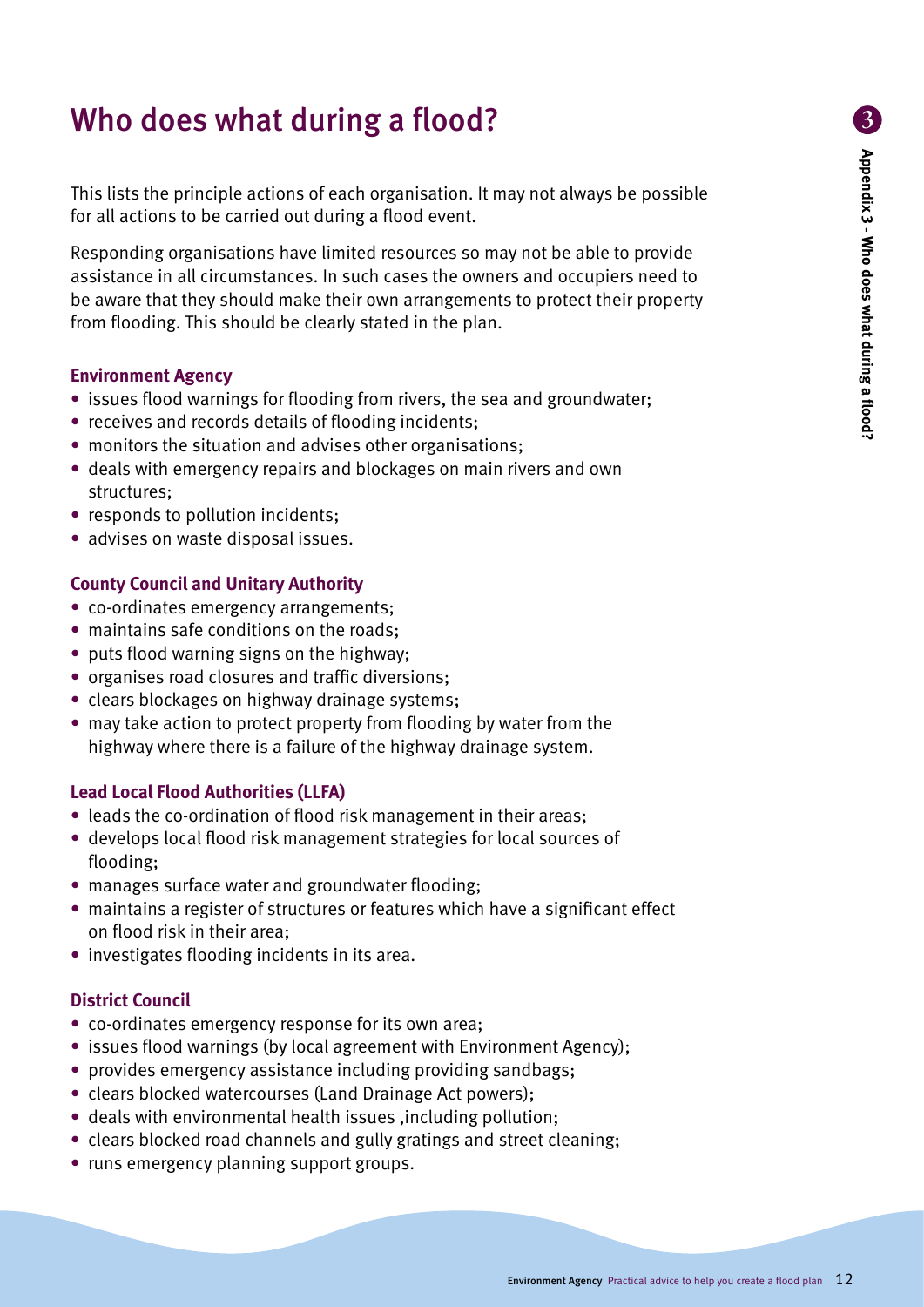#### **Town and Parish Council**

- issues flood warnings (by local agreement with Environment Agency);
- some distribute sandbags.

#### **Police**

• takes an overall co-ordination role during an incident.

#### **Fire and Rescue Service**

- responds to all emergency incidents as required;
- assists the public where a need is identified and the use of Fire Service personnel and equipment is required.

#### **Water companies**

- clears blockages in public sewers;
- may take action to protect property from flooding by water from the public water mains or discharges from the public sewerage systems.

#### **Electricity, gas and telecommunication companies**

- attends to emergencies relating to their service at properties where life is at risk as a result of flooding;
- attends to flooding emergencies at their own serviced installations.

#### **Large industrial companies**

- protects own premises and installations;
- provides resources which could be hired.

#### **Property owners**

- moves to a safe area if life at risk;
- prevents water from entering property if possible;
- switches off electricity and gas supplies at mains;
- moves valuable possessions above areas liable to be flooded.

#### **Flood plan co-ordinator**

- is aware of the current situation;
- contacts flood wardens or volunteers and advises on actions to prepare for flooding;
- liaises with the local authority, Environment Agency and other organisations;
- updates the flood wardens if the situation changes;
- maintains emergency contacts.

#### **Flood wardens/volunteers**

- acts on the advice received from the flood plan co-ordinator or their assistant;
- puts flood protection measures in place;
- helps and advises vulnerable people and helps move them to safety early if required;
- informs the community of the situation and advises them to prepare by moving cars, putting sandbags or floodboards in place etc.